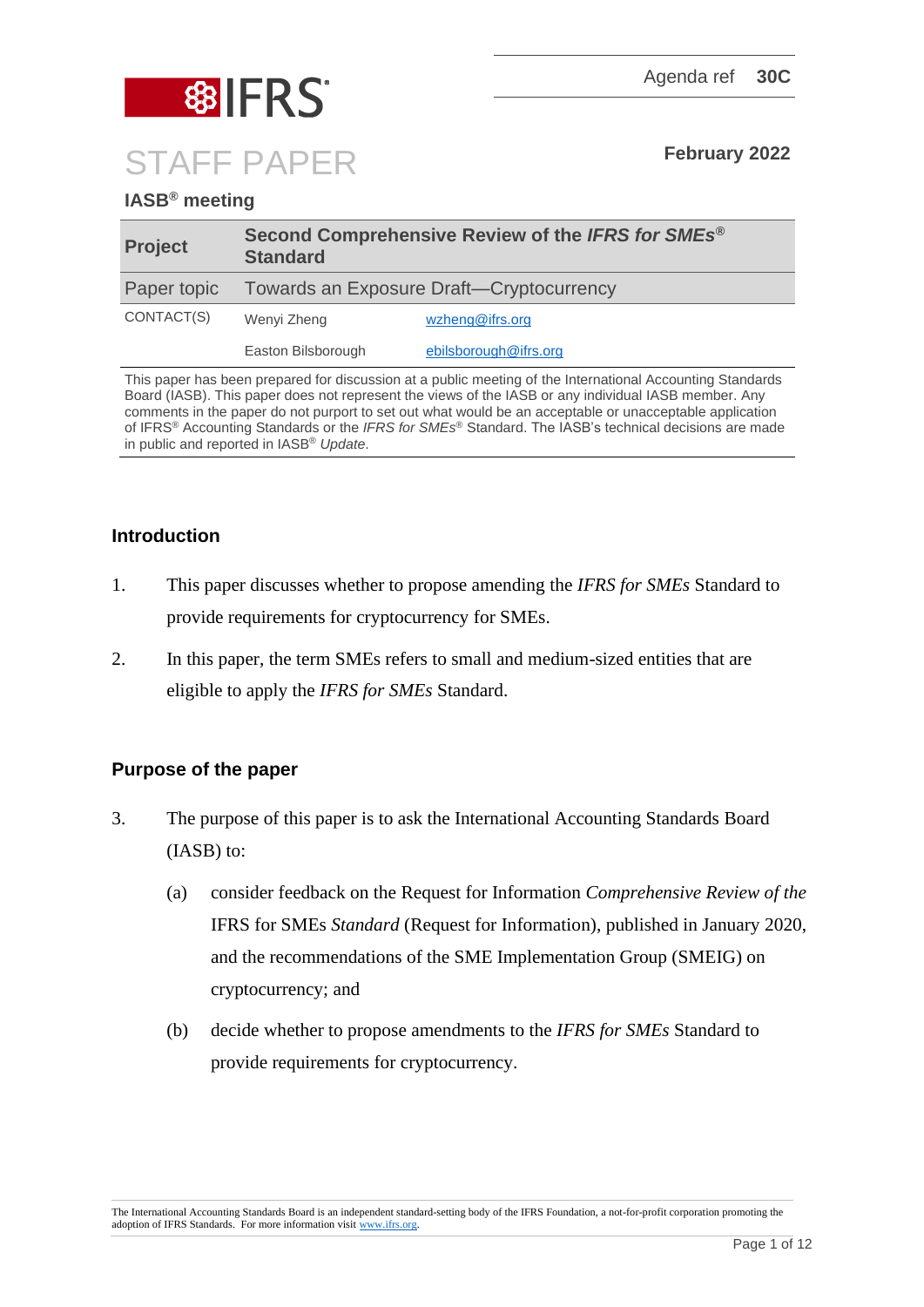# **Summary of staff recommendations**

4. The staff recommend the IASB retain unchanged the *IFRS for SMEs* Standard for cryptocurrency as part of this comprehensive review and revisit the topic in the next comprehensive review of the *IFRS for SMEs* Standard.

# **Structure of the paper**

- 5. The paper is structured as follows:
	- (a) background (paragraphs [6](#page-1-0)[–9](#page-2-0) of this paper);
	- (b) question in the Request for Information (paragraph [10](#page-2-1) of this paper);
	- (c) feedback and SMEIG recommendation (paragraphs [11](#page-3-0)[–20](#page-5-0) of this paper);
	- (d) staff analysis (paragraphs [21](#page-5-1)[–42](#page-10-0) of this paper); and
	- (e) staff recommendation and question for the IASB (paragraph [43](#page-11-0) of this paper).

# **Background**

- <span id="page-1-0"></span>6. The staff note that a range of cryptoassets exist. In this paper, the staff consider cryptocurrency, a subset of cryptoassets.
- 7. The *IFRS for SMEs* Standard does not specifically include requirements for cryptocurrency and related transactions. The Request for Information sought information on the prevalence of holdings of cryptocurrency and issues of cryptoassets among SMEs to help the IASB decide whether the *IFRS for SMEs* Standard should include requirements for holdings of cryptocurrency and issues of cryptoassets.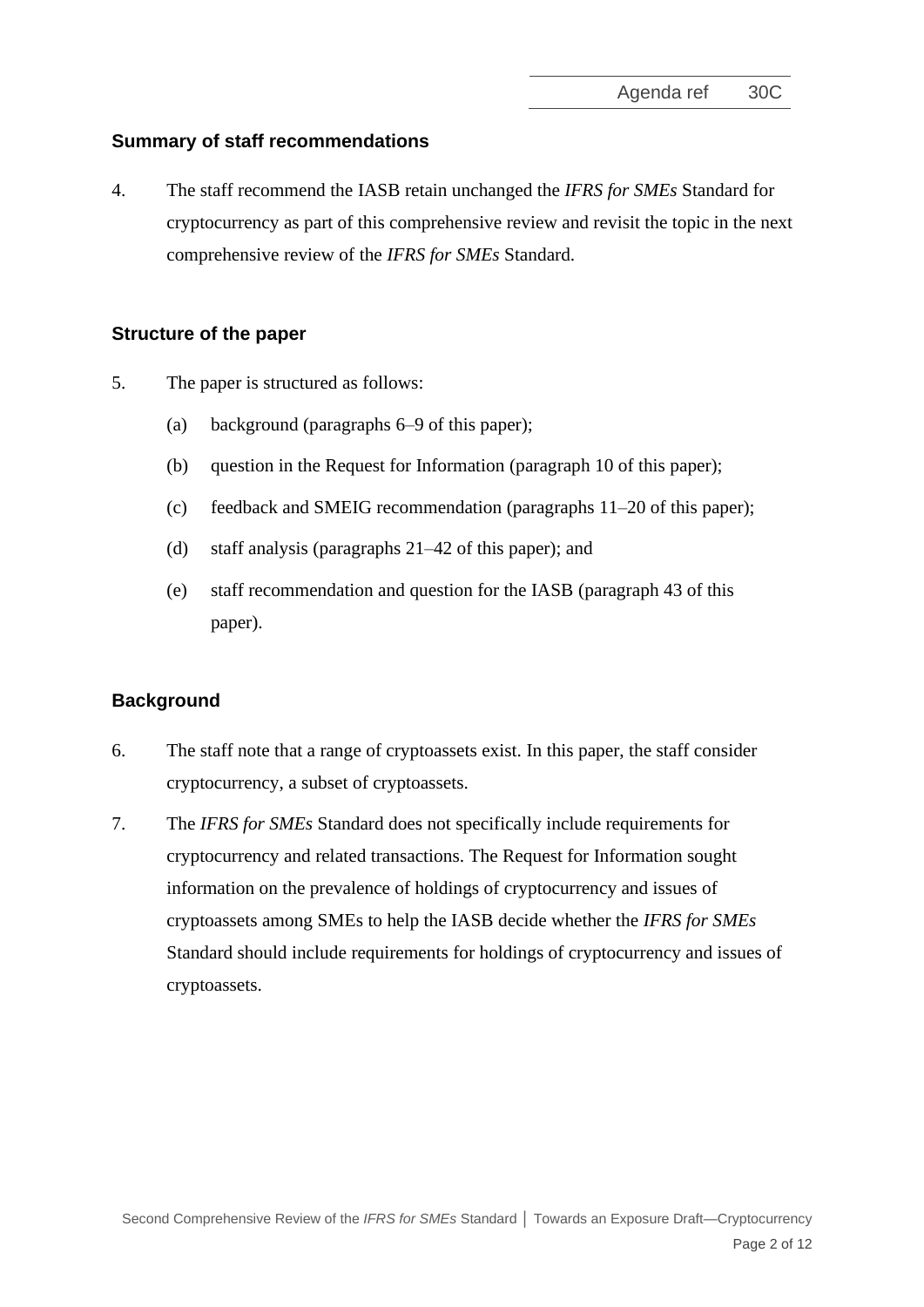- 8. At its June 2019 meeting, the IFRS Interpretations Committee (Interpretations Committee) discussed how IFRS Accounting Standards apply to holdings of cryptocurrency and published an Agenda Decision on this topic. 1 In that Agenda Decision the Interpretations Committee concluded that:
	- (a) an entity may hold cryptocurrency for sale in the ordinary course of business. In that circumstance, a holding of cryptocurrency is inventory for the entity and, accordingly, IAS 2 *Inventories* applies to that holding.
	- (b) a holding of cryptocurrency meets the definition of an intangible asset in IAS 38 *Intangible Assets*. Accordingly, if an entity does not apply IAS 2 to account for its holdings of cryptocurrencies, it applies IAS 38.
- <span id="page-2-0"></span>9. In March 2021, the IASB published a Request for Information on its Third Agenda Consultation that sought views on potential projects to be added to its work plan for 2022 to 2026. Most respondents to the Request for Information on the IASB Third Agenda Consultation rated a potential project on cryptocurrencies and related transactions as high priority, some respondents rated it as medium priority and a small number of respondents rated it as low priority.<sup>2</sup> The IASB will discuss potential projects to be added to its work plan in Q2 2022.

## **Question in the Request for Information**

<span id="page-2-1"></span>10. Question N2 of the Request for Information sought views on whether holdings of cryptocurrency and issues of cryptoassets are prevalent amongst SMEs (that is, whether there are material holdings among entities eligible to apply the *IFRS for SMEs* Standard).

Second Comprehensive Review of the *IFRS for SMEs* Standard **│** Towards an Exposure Draft—Cryptocurrency

<sup>1</sup> See Agenda Decision on *Holding of Cryptocurrencies* IFRS - [IFRIC Update June 2019.](https://www.ifrs.org/news-and-events/updates/ifric/2019/ifric-update-june-2019/#8)

<sup>2</sup> See Agenda Paper 24D *Feedback summary—Potential projects (part 1)* of the November 2021 IASB meeting [Feedback summary—Potential projects \(part 1\).](https://www.ifrs.org/content/dam/ifrs/meetings/2021/november/iasb/ap24d-third-agenda-consultation-feedback-summary-potential-projects-part-1.pdf)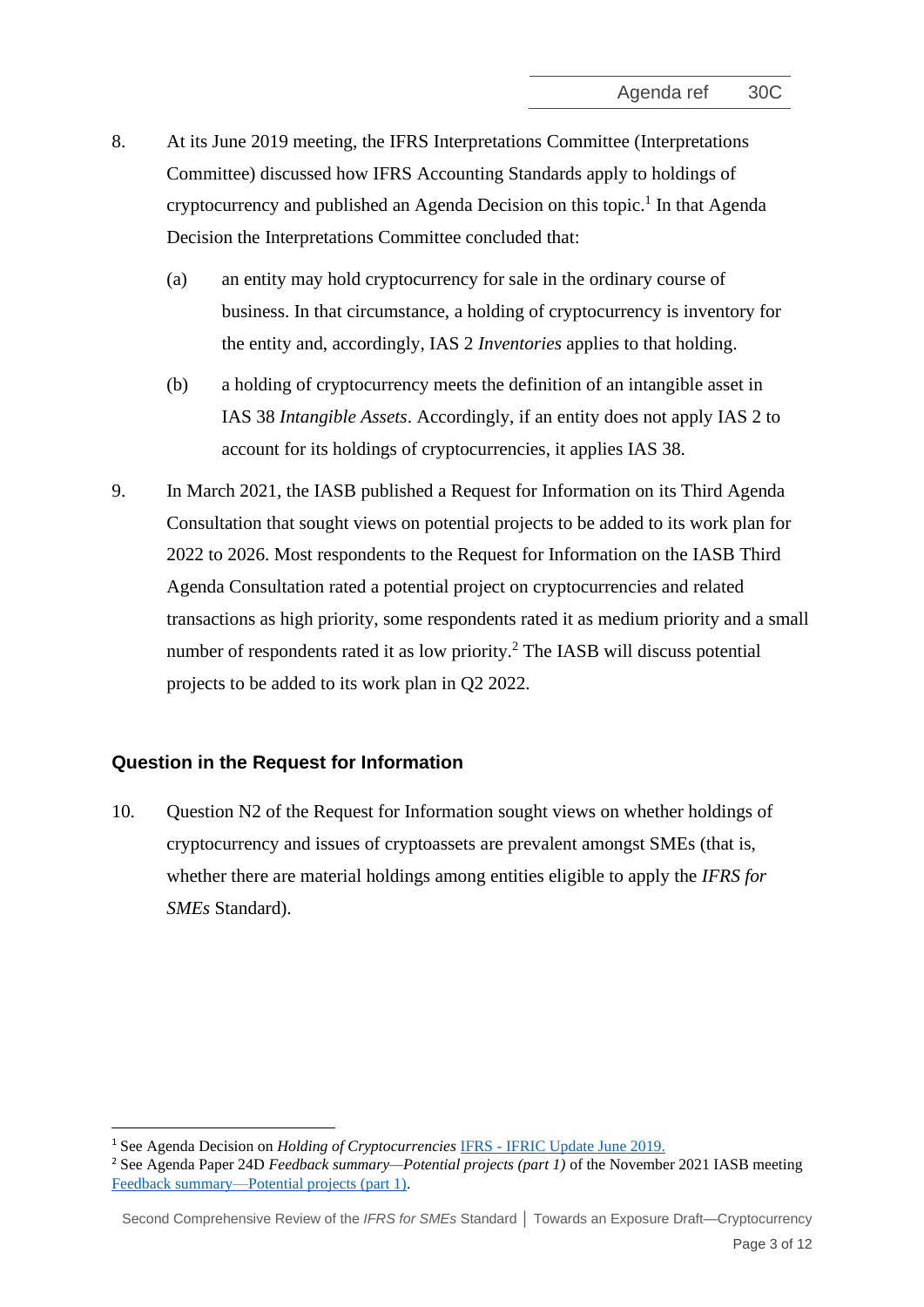# **Feedback and SMEIG recommendation**

## *Methods for obtaining feedback*

- <span id="page-3-0"></span>11. Feedback on Question N2 of the Request for Information was gathered from comment letters and an online survey.
- 12. The SMEIG met on 21 January 2022 to discuss the feedback on the Request for Information and develop recommendations to enable the IASB to decide on whether to propose amending the *IFRS for SMEs* Standard to provide requirements for cryptocurrency.

# *Feedback on the Request for Information*

### *Comment letters*

- <span id="page-3-1"></span>13. Many respondents who commented on this question said that holdings of cryptocurrency and issues of cryptoassets are not prevalent in their jurisdiction. Respondents' comments included:
	- (a) holdings of cryptocurrency are not relevant to SMEs in their jurisdiction;
	- (b) cryptocurrencies held by SMEs in their jurisdiction are not material; and
	- (c) holding cryptocurrency is prohibited in their jurisdiction.
- <span id="page-3-2"></span>14. A small number of respondents stated that, at the time of responding (October 2020), there were low levels of cryptocurrency held and cryptoassets issued by SMEs in their jurisdictions, although this was expected to increase in the future.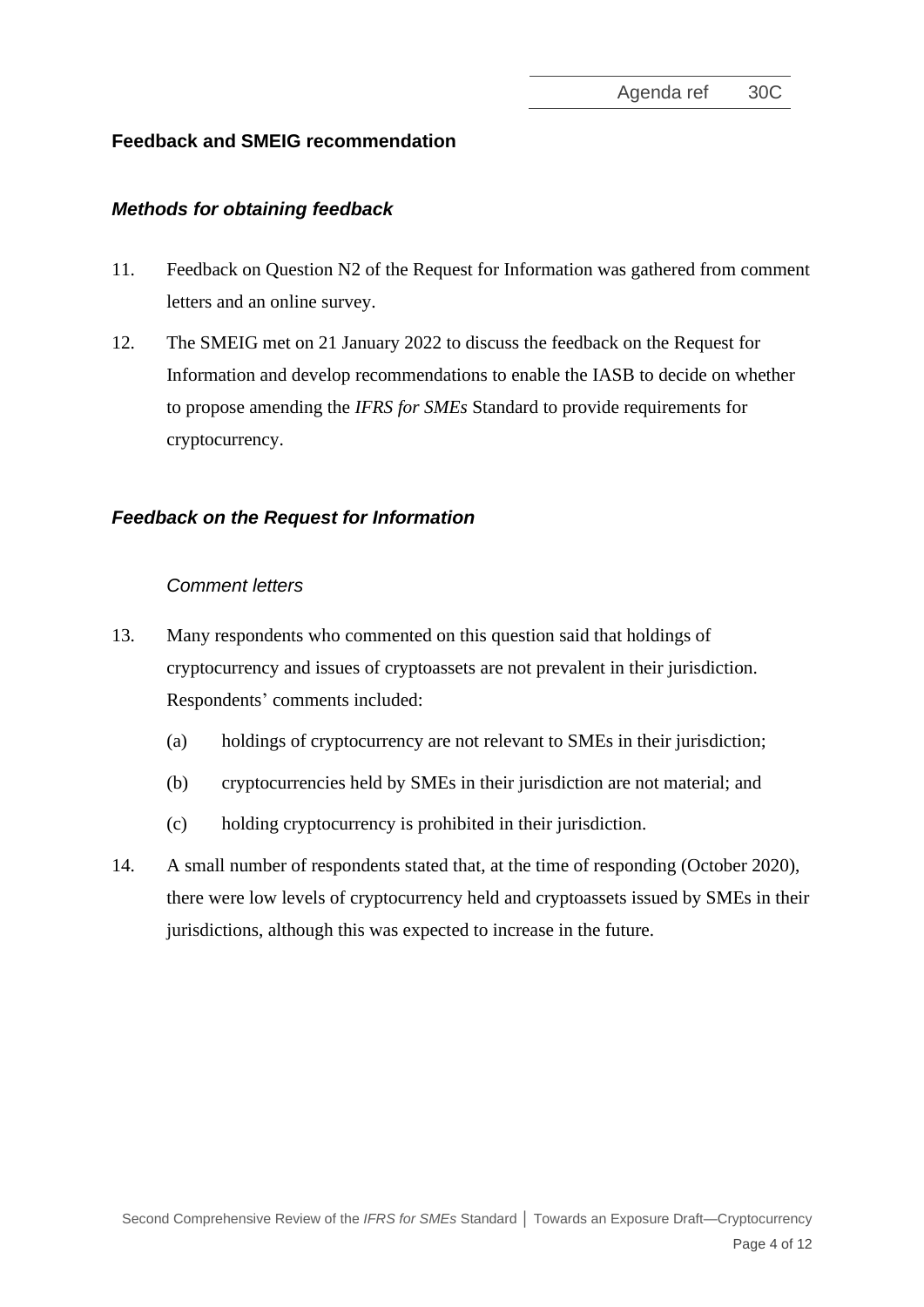- <span id="page-4-2"></span>15. A small number of respondents suggested:
	- (a) the IASB should first undertake research and standard-setting on cryptocurrency in IFRS Accounting Standards before considering introducing requirements in the *IFRS for SMEs* Standard; and
	- (b) the *IFRS for SMEs* Standard should not 'jump ahead' of the development of IFRS Accounting Standards, which should be used as the starting point for developing the *IFRS for SMEs* Standard.

### *Online survey*

- <span id="page-4-0"></span>16. Some respondents to the online survey commented on this question. Many of those respondents said holdings of cryptocurrency and issues of cryptoassets are not prevalent in their jurisdiction. One of the respondents said that some entities do not disclose holdings of cryptocurrency because they are not required to do so.
- <span id="page-4-1"></span>17. Some respondents said cryptocurrencies may become prevalent in the future.

### *SMEIG recommendation*

- 18. At its January 2022 meeting, the SMEIG discussed whether the *IFRS for SMEs* Standard should provide requirements for cryptocurrency. SMEIG members generally agreed with staff's preliminary thoughts that the IASB should not amend the *IFRS for SMEs* Standard to provide requirements for cryptocurrency as part of this comprehensive review, and revisit the topic in the next comprehensive review of the *IFRS for SMEs* Standard.
- 19. SMEIG members also said:
	- (a) the holding cryptocurrency is uncommon amongst SMEs in their jurisdictions. However, one SMEIG member said holding cryptocurrency is common amongst investment entities eligible to apply the *IFRS for SMEs* Standard in its jurisdiction.
	- (b) cryptocurrency is an evolving area and holding cryptocurrency may become prevalent amongst SMEs.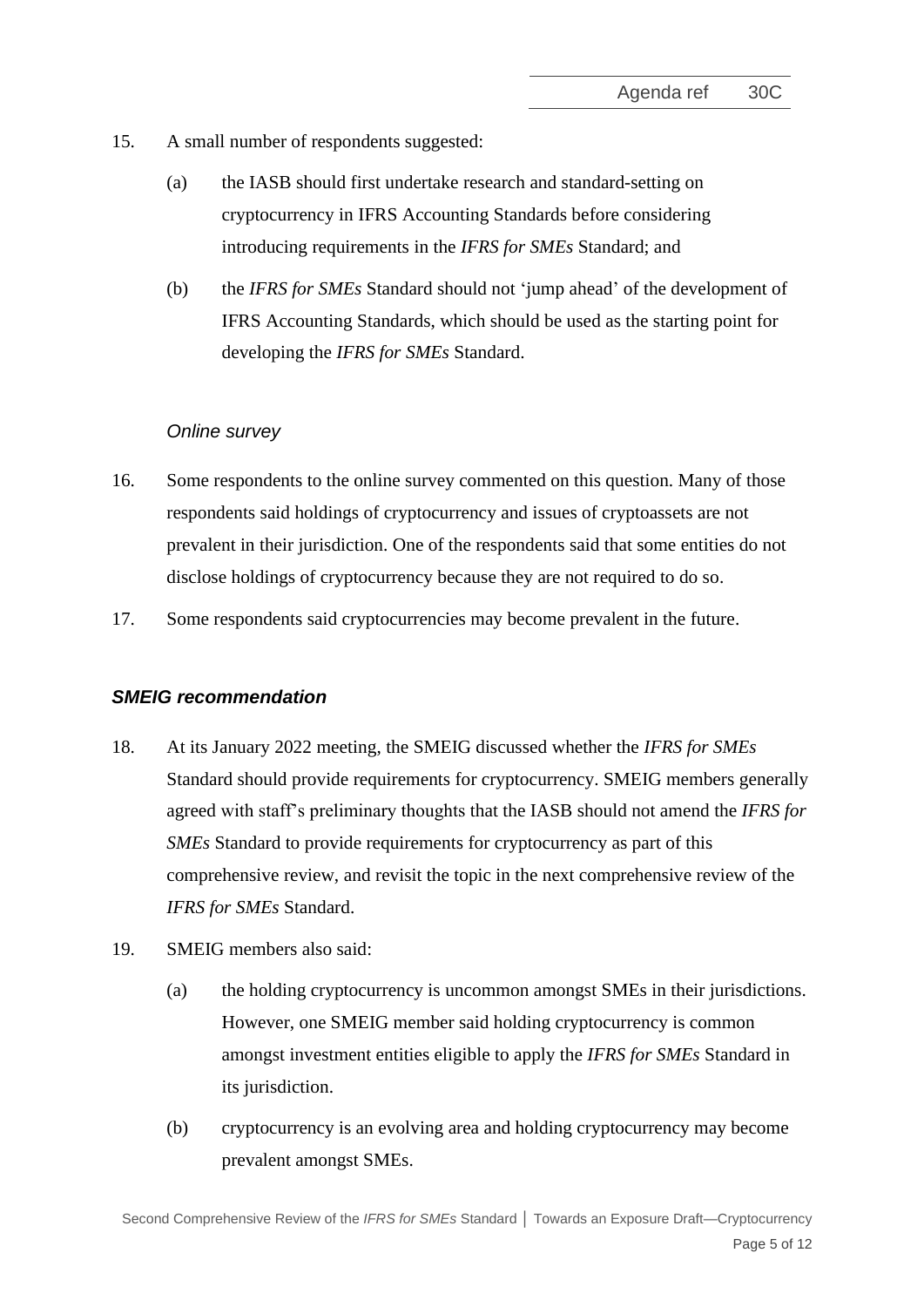- <span id="page-5-0"></span>20. Some SMEIG members suggested:
	- (a) the IASB include guidance on cryptocurrency in the *IFRS for SMEs* Standard. These members suggested that the Agenda Decision published by the Interpretations Committee on this topic could be the starting point for this guidance.
	- (b) if the IASB propose amendments to the *IFRS for SMEs* Standard to provide requirements for cryptocurrency, these requirements should be consistent with those in IFRS Accounting Standards.
	- (c) if the IASB issues requirements on cryptocurrencies before the next comprehensive review of the *IFRS for SMEs* Standard and holdings of cryptocurrency and issues of cryptoassets become prevalent amongst SMEs, consideration should be given to developing educational materials on this topic, for example publishing a SMEIG 'Question and Answer' (Q&A).

#### **Staff analysis**

#### *Relevance to SMEs*

<span id="page-5-1"></span>21. The IASB's alignment approach is to continue to develop the *IFRS for SMEs* Standard based on principles of IFRS Accounting Standards. The alignment approach applies the principles of relevance to SMEs, simplicity and faithful representation, including the assessment of costs and benefits, in determining whether and how that alignment should take place. The first principle is relevance to SMEs. If a topic is not relevant to SMEs, the IASB would not propose alignment of the *IFRS for SMEs* Standard with that topic in IFRS Accounting Standards. The analysis of the other two alignment principles 'simplicity' and 'faithful representation' would be undertaken only if the relevance to SMEs principle is met.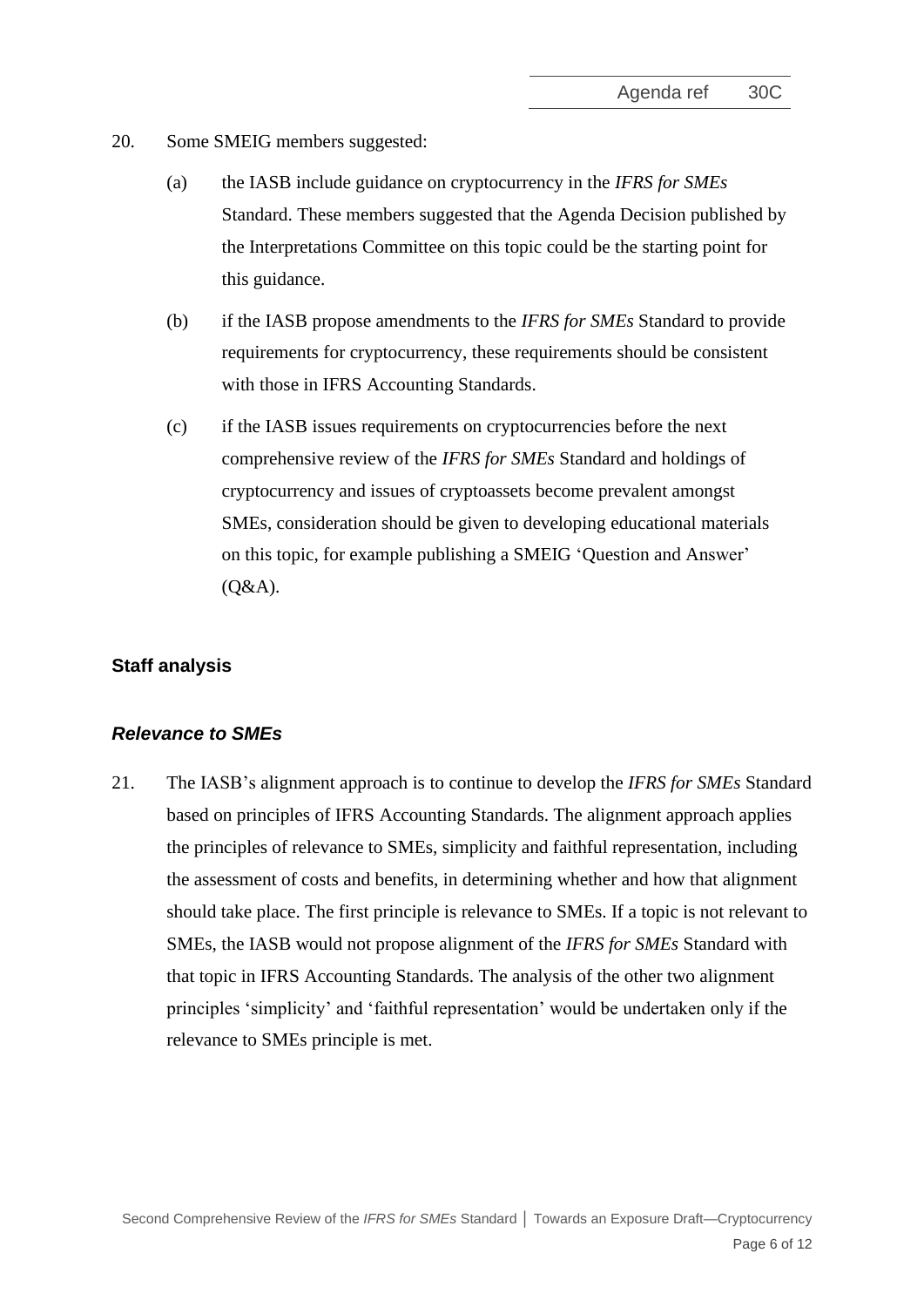22. Although the feedback on the Request for Information on the IASB Third Agenda Consultation indicates that cryptocurrencies and related transactions is an emerging issue that is of increasing relevance, respondents to the Request for Information said holdings of cryptocurrency and issues of cryptoassets are not currently prevalent amongst SMEs in their jurisdiction (see respondents' feedback in paragraphs [13](#page-3-1) and [16](#page-4-0) of this paper). Stating a topic is not prevalent is equivalent to the topic not being relevant to SMEs. For this reason, the staff think that, as part of this comprehensive review, there is no evidence the topic is currently relevant to SMEs. Therefore, the staff recommend the IASB retain unchanged the *IFRS for SMEs* Standard for cryptocurrency in this comprehensive review.

# *Applying the* **IFRS for SMEs** *Standard to transactions involving cryptocurrencies*

- 23. A small number of respondents to the Request for Information and some SMEIG members said that holdings of cryptocurrency and issues of cryptoassets are an emerging area (see respondents' feedback in paragraphs [14](#page-3-2) and [17](#page-4-1) of this paper).
- 24. If an SME enters into a transaction involving cryptocurrencies, which the *IFRS for SMEs* Standard does not include specific requirements, the SMEs should apply paragraphs 10.4–10.6 of the Standard. Applying those paragraphs, an entity determines an accounting policy in accordance with the hierarchy in paragraphs 10.5– 10.6 of the *IFRS for SMEs* Standard. The hierarchy includes the option to look to the requirements and guidance in IFRS Accounting Standards.

## *Agenda Decision on holding of cryptocurrencies*

25. For holding of cryptocurrencies, an SME could refer to the Agenda Decision on cryptocurrency. The staff previously analysed how the requirements in the *IFRS for SMEs* Standard would apply to holdings of cryptocurrency and whether this would result in a similar outcome to an entity applying IFRS Accounting Standards.<sup>3</sup>

<sup>3</sup> See Agenda Paper 30E *Cryptocurrency* of the September 2019 IASB meeting, [AP30E: Cryptocurrency.](https://www.ifrs.org/content/dam/ifrs/meetings/2019/september/iasb/ap30e-smes-review.pdf)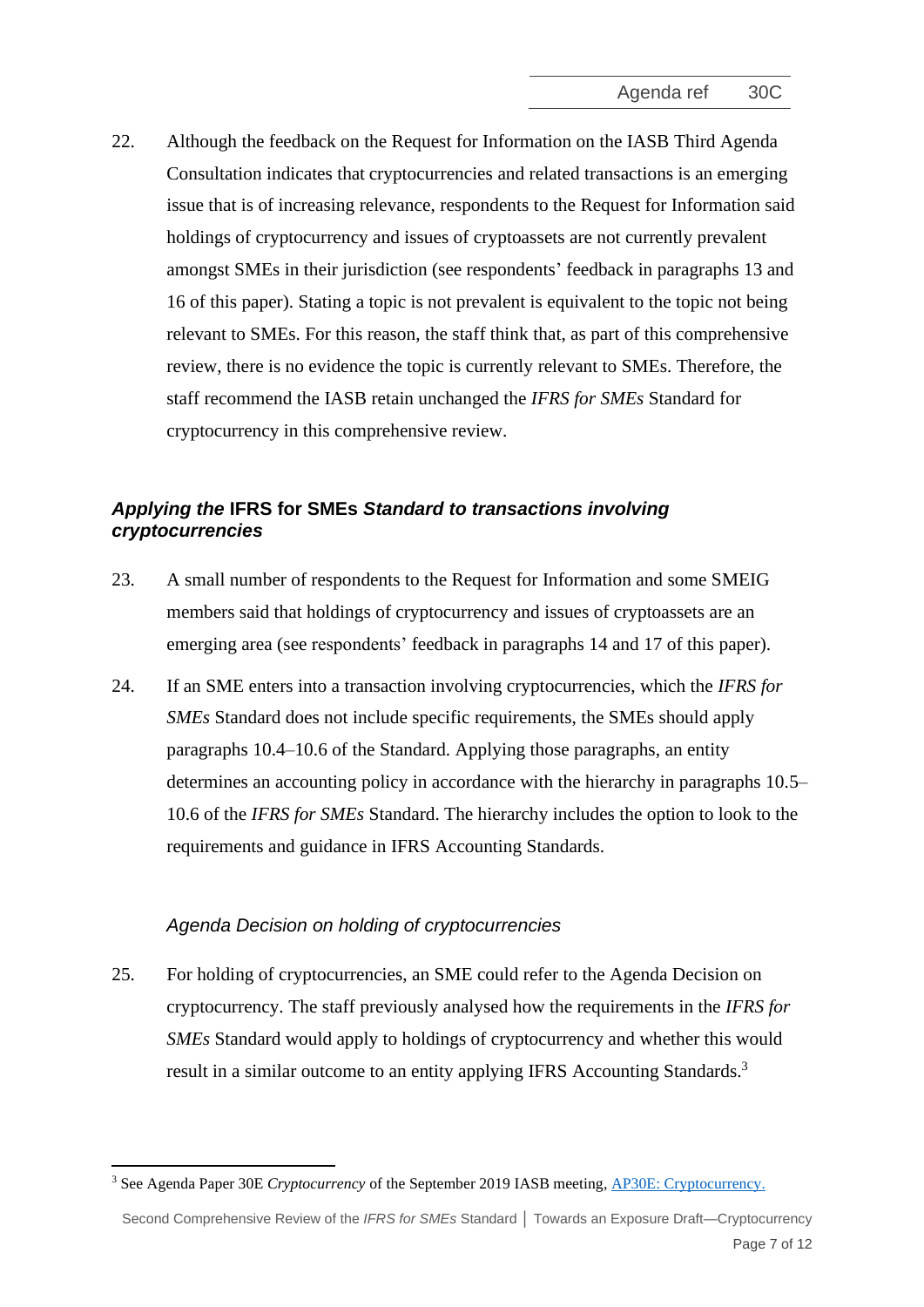- 26. The staff analysis indicated that the requirement for measuring intangible assets after initial recognition (subsequent measurement) in the *IFRS for SMEs* Standard is different from IFRS Accounting Standards because the *IFRS for SMEs* Standard does not permit an SME to apply the revaluation model for intangible assets, which is available to entities applying IAS 38. Therefore, SMEs would be expected to get to different outcome applying the requirements in the *IFRS for SMEs* Standard compared to entities applying IFRS Accounting Standards.
- <span id="page-7-1"></span>27. In addition, an entity applying the *IFRS for SMEs* Standard would be required to amortise any holdings of cryptocurrencies over a maximum of 10 years. <sup>4</sup> However, paragraph 18.23 of the *IFRS for SMEs* Standard permits an SME to determine the residual value of an intangible asset with an active market with reference to that market. It states:

An entity shall assume that the residual value of an intangible asset is zero unless:

- (a) there is a commitment by a third party to purchase the asset at the end of its useful life; or
- (b) there is an active market for the asset and:
	- (i) residual value can be determined by reference to that market; and
	- (ii) it is probable that such a market will exist at the end of the asset's useful life.
- <span id="page-7-2"></span>28. Therefore, an entity with a holding of cryptocurrency for which there is an active market may be able to estimate a residual value that would not require the entity to amortise the value of the cryptocurrency if the residual value equals the cost.
- <span id="page-7-0"></span>29. At its September 2019 meeting, in developing the Request for Information, the IASB discussed the alternatives for aligning the *IFRS for SMEs* Standard with the requirements in IFRS Accounting Standards that apply to holdings of cryptocurrency. These included:
	- (a) introducing a revaluation model for intangible assets in Section 18 of the *IFRS for SMEs* Standard; and

<sup>4</sup> See paragraphs 18.19 and 18.20 of the *IFRS for SMEs* Standard.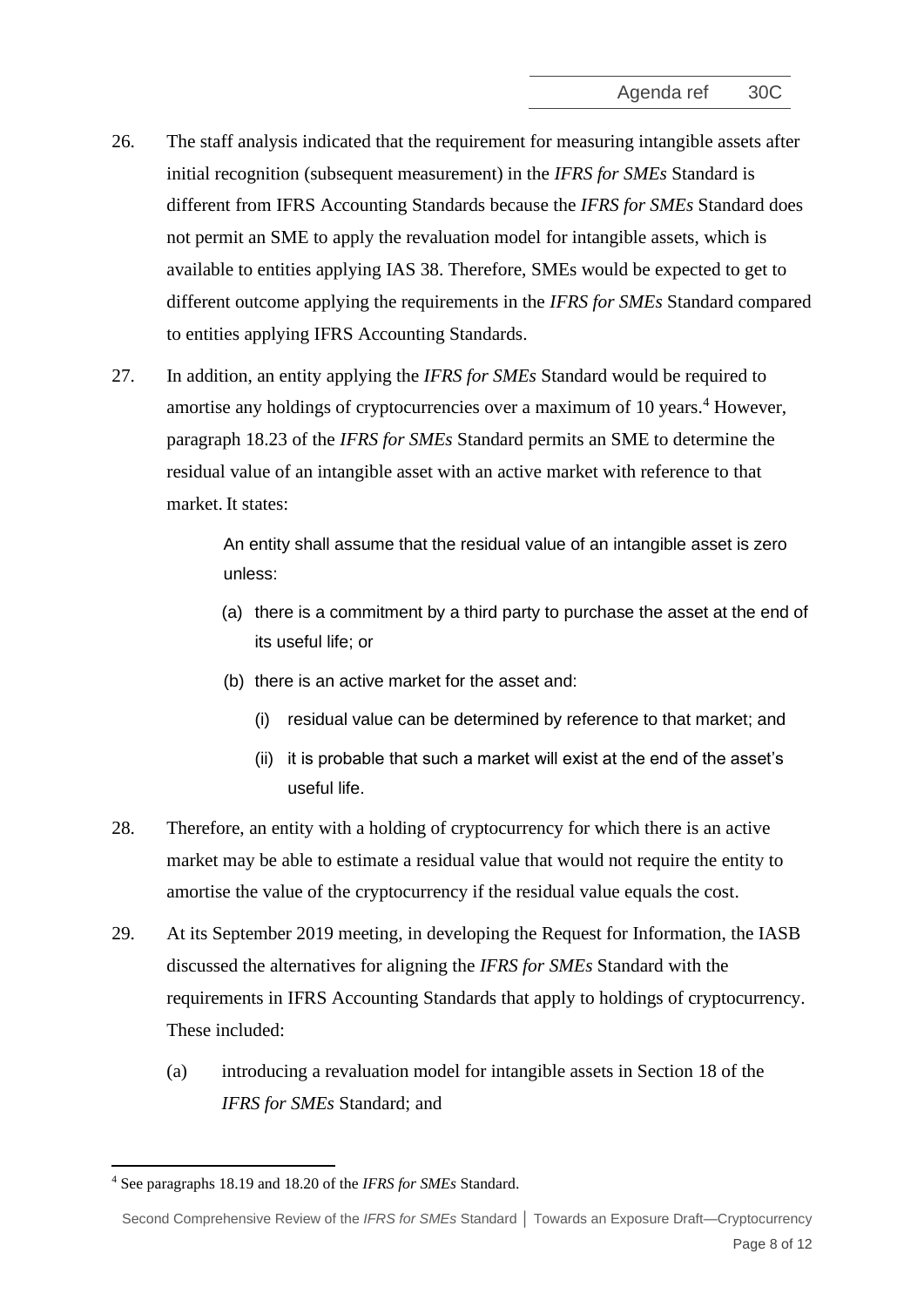- (b) introducing a separate section on cryptocurrency in the *IFRS for SMEs* Standard (for example, in Section 34 *Specialised Activities*).
- <span id="page-8-1"></span>30. Some IASB members expressed reservations about the alternative described in paragraph [29\(](#page-7-0)a) of this paper, because this alternative would add complexity to the *IFRS for SMEs* Standard, which is not consistent with the IASB's objective of a simplified standard for SMEs. Some IASB members also did not want to fundamentally change the accounting for intangible assets to develop requirements for holdings of cryptocurrency.
- <span id="page-8-2"></span>31. Some IASB members expressed reservations about the alternative described in paragraph [29\(](#page-7-0)b) of this paper, because this alternative would introduce requirements in the *IFRS for SMEs* Standard on a topic for which IFRS Accounting Standards do not provide requirements. This is consistent with feedback from respondents who suggested that the IASB should undertake research and standard-setting on cryptocurrency in IFRS Accounting Standards before considering introducing requirements in the *IFRS for SMEs* Standard (see respondents' feedback in paragraph [15](#page-4-2) of this paper).
- 32. As mentioned in paragraph [20\(](#page-5-0)a) of this paper, some SMEIG members suggested the IASB include guidance on cryptocurrency in the *IFRS for SMEs* Standard, using the Agenda Decision published by the Interpretations Committee on this topic as the starting point for this guidance.
- 33. Agenda decisions (including any explanatory material contained within them) published by the Interpretations Committee cannot add or change requirements in IFRS Accounting Standards. Instead, the explanatory material explains how the applicable principles and requirements in IFRS Accounting Standards apply to the transaction or fact pattern described in the agenda decision. For this reason, agenda decisions are not considered for incorporation into the *IFRS for SMEs* Standard.

### *Issuing of cryptoassets*

<span id="page-8-0"></span>34. Applying IFRS Accounting Standards, an entity issuing a cryptoasset should assess its obligations as a result of issuing that cryptoasset and determine its accounting appropriately. Cryptoassets may meet the definition of a financial liability or equity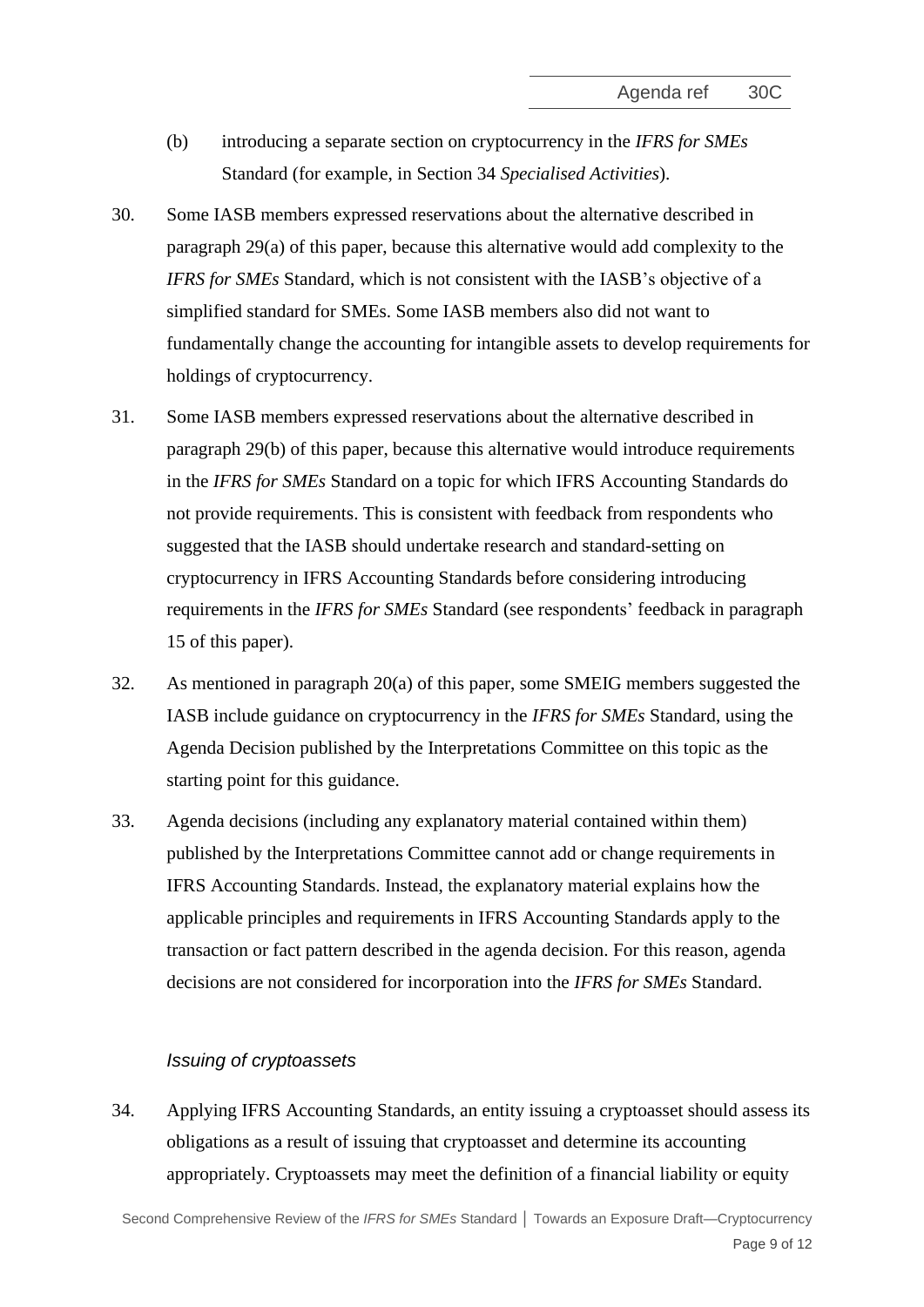applying IAS 32 *Financial Instruments: Presentation*, a non-financial liability applying IAS 37 *Provisions, Contingent Liabilities and Contingent Assets* or proceeds from the issue of a cryptoasset may be revenue for the issuing entity.<sup>5</sup>

<span id="page-9-0"></span>35. The staff think an SME applying the *IFRS for SMEs* Standard would perform a similar analysis.

## *Possible educational materials on cryptocurrency*

- 36. As mentioned in paragraph [20\(](#page-5-0)c) of this paper, some SMEIG members suggested developing educational material on holdings of cryptocurrency and issues of cryptoassets before the next comprehensive review of the *IFRS for SMEs* Standard. These SMEIG members suggested publishing education materials if:
	- (a) the holdings of cryptocurrency and issues of cryptoassets become prevalent amongst SMEs; and
	- (b) the IASB issues requirements for cryptocurrencies before the next comprehensive review of the *IFRS for SMEs* Standard.
- <span id="page-9-1"></span>37. Educational material includes stand-alone modules on each section of the Standard (the *IFRS for SMEs* modules) and Q&As developed by the SMEIG that respond to application questions on the *IFRS for SMEs* Standard. During each of the IASB's reviews of the *IFRS for SMEs* Standard, all existing Q&As are incorporated into the *IFRS for SMEs* Standard, into the *IFRS for SMEs* modules or withdrawn, as appropriate. 6
- 38. Educational materials explain how the principles and requirements in the *IFRS for SMEs* Standard apply. They do not change or conflict with the Standard. The staff believe educational material on this topic would be similar to the explanations provided in paragraphs [27](#page-7-1)[–28](#page-7-2) and [34–](#page-8-0)[35](#page-9-0) of this paper.

<sup>5</sup> See Agenda Paper 4C *Initial Coin Offerings* of the September 2018 IFRS Interpretations Committee meeting, [AP4C: Initial coin offerings.](https://www.ifrs.org/content/dam/ifrs/meetings/2018/september/ifric/ap04c.pdf)

<sup>6</sup> Paragraph 41 of the *Terms of Reference and Operating Procedures for the SME Implementation Group* (*Terms of Reference*)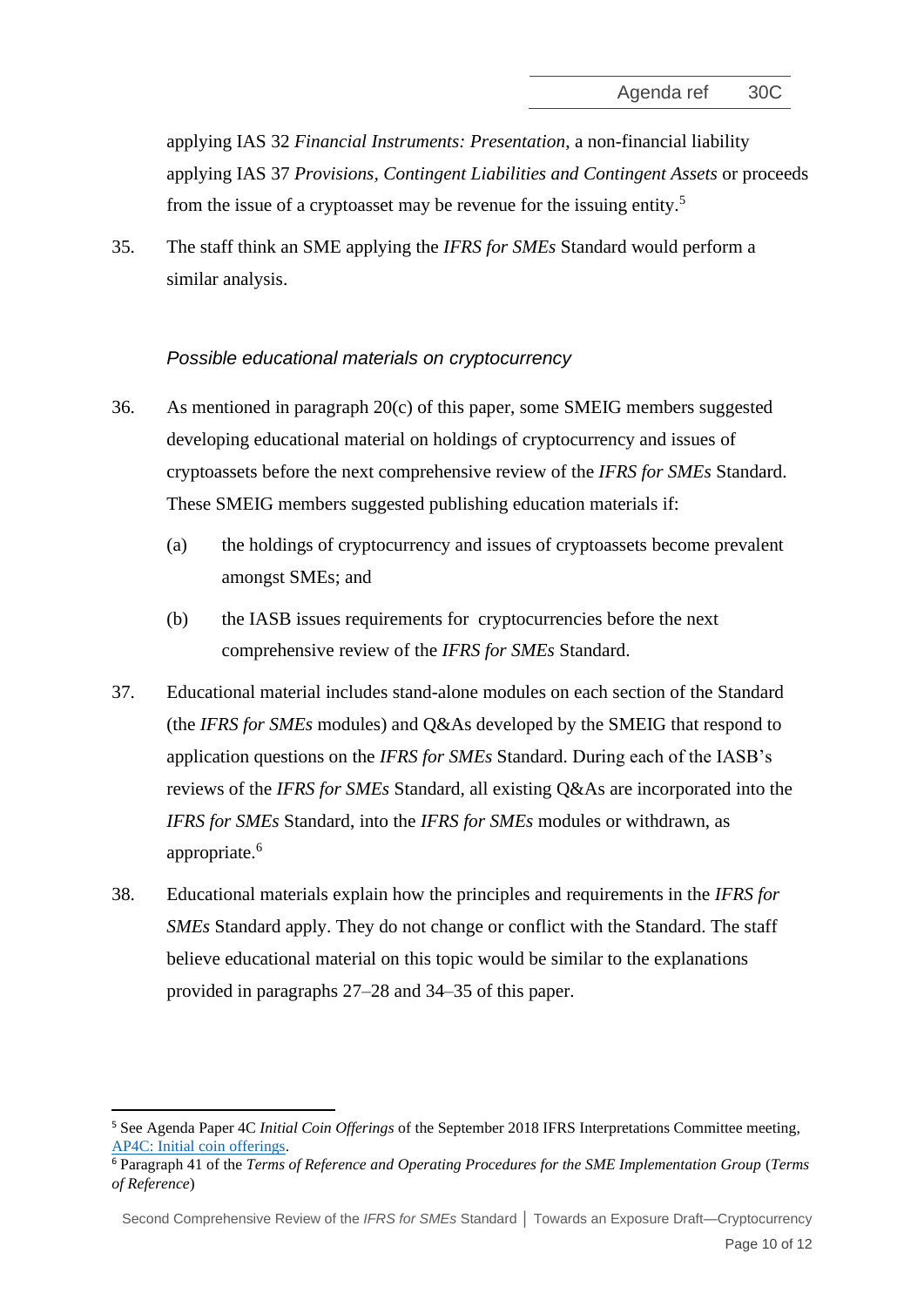- 39. The *IFRS for SMEs* modules include explanations aimed at supporting understanding and use of the *IFRS for SMEs* Standard. To do so, the material covers transactions relevant to SMEs. Similarly, in deciding whether to publish a Q&A, the SMEIG considers whether the issue is pervasive.<sup>7</sup>
- 40. As educational materials would not introduce new requirements in the *IFRS for SMEs* Standard for this topic, they would not result in the Standard including requirements on cryptocurrency before they are included in IFRS Accounting Standards. For this reason, the staff do not believe the publication of educational materials on holdings of cryptocurrency and issues of cryptoassets should be dependent on the IASB undertaking a project on this topic as suggested in paragraph [36\(b\)](#page-9-1) of this paper.

## *Conclusions*

- 41. Notwithstanding the emerging relevance of the topic, the staff:
	- (a) agree with the views of the IASB members described in paragraphs [30–](#page-8-1)[31](#page-8-2) of this paper; and
	- (b) think that if the IASB were to introduce any requirements on cryptocurrency in the *IFRS for SMEs* Standard as part of this comprehensive review, the IASB might need to amend these requirements for the outcome of any future project undertaken by the IASB following the outcome of its Third Agenda Consultation.
- <span id="page-10-0"></span>42. Therefore, the staff are of the view that the IASB should revisit this topic in the next comprehensive review of the *IFRS for SMEs* Standard in the light of any research and standard-setting in IFRS Accounting Standards. In the interim, the IASB and the SMEIG may consider developing educational materials on holdings of cryptocurrency and issues of cryptoassets if these topics are identified as prevalent amongst SMEs.

<sup>7</sup> Paragraph 20(a) of the *Terms of Reference.*